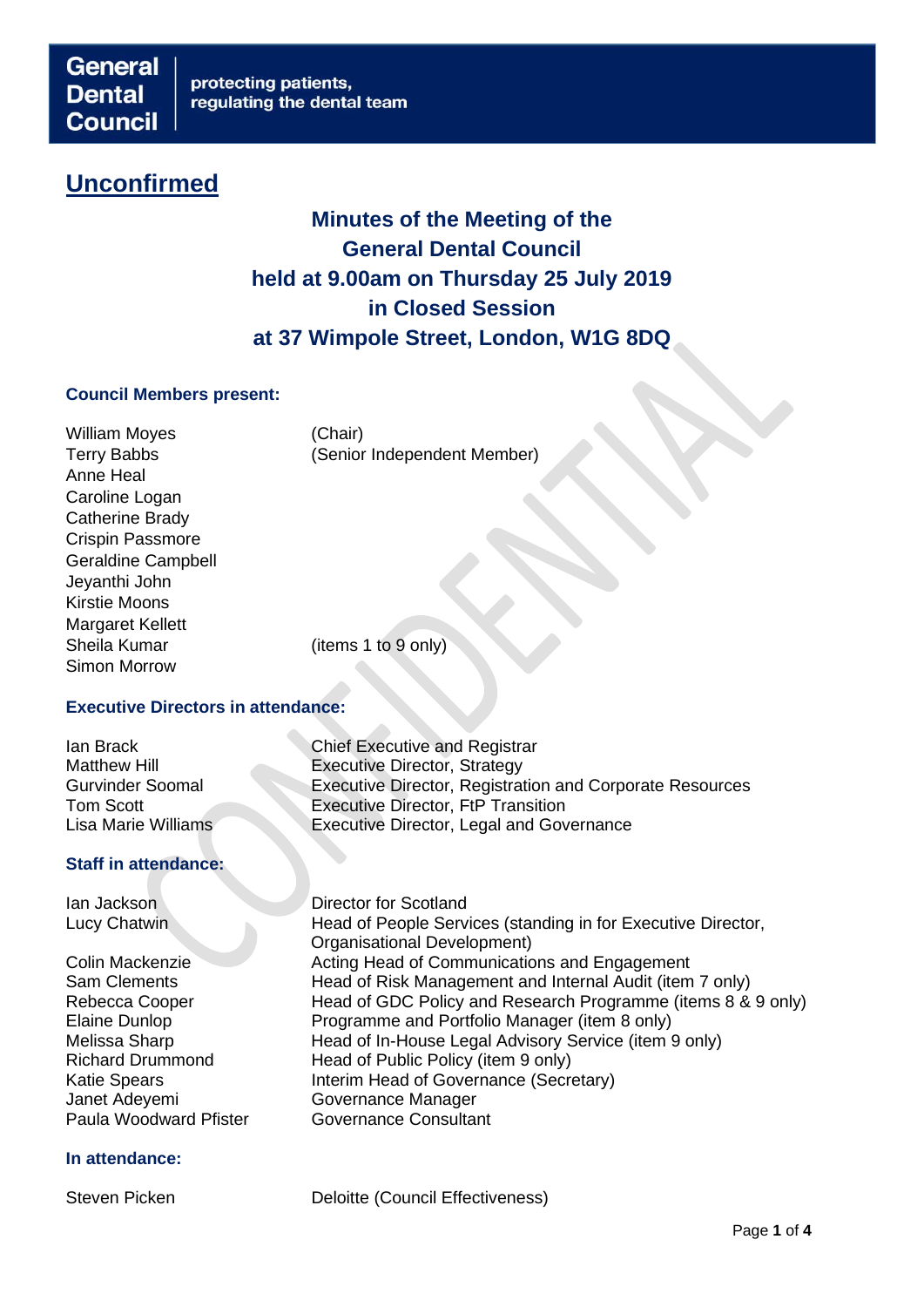## **PART ONE – PRELIMINARY ITEMS**

## **1. Opening remarks and apologies for absence**

- 1.1. The Chair welcomed everyone to the meeting and introduced new attendees.
- 1.2. There were no apologies for absence.

# **2. Declarations of interest**

2.1. All staff declared an interest in Item 6, Estates Strategy Programme Update.

# **3. Approval of minutes of the previous meetings**

- 3.1. Council noted that draft abbreviated minutes for the meeting of 28 March 2019 had appeared on the meeting agenda in error. The finalised minutes had been circulated in advance of the meeting by the new Interim Head of Governance, as directed by Council in the meeting of 30 May 2019. This action was now complete. The Chair **agreed** to withdraw this item from the agenda.
- 3.2. In relation to the closed Council meeting of 30 May 2019, the draft minutes were considered.
- 3.3. Council **approved** the full minutes from the closed Council meeting held on the 30 May 2019 subject to amendments.
- 3.4. The Chair outlined that the abbreviated minutes from the closed Council meeting held on 30 May 2019 were excessively full and required further abbreviation. It was suggested that there ought to be one set of minutes, with sensitive or personal information appropriately redacted within the public document.

**ACTION: Interim Head of Governance to review the abbreviated minutes from the closed Council meeting held on 30 May 2019, abbreviate them appropriately and bring them back before Council for approval at the next Council meeting.**

**ACTION: Interim Head of Governance to review the approach to closed Council minute drafting before the next Council meeting.** 

# **4. Matters arising from the Closed Council meeting held on 30 May 2019 and rolling actions list**

- 4.1. Council **noted** the actions list and **approved** the completion of actions as recommended.
- 4.2. The Chair said that he had requested that the Governance team review the rolling actions from 2019 to date, to check that all were completed and raise any that were outstanding.

## **ACTION: Interim Head of Governance to conduct a review of the rolling actions of 2019 to date and report back to Council in October 2019.**

- 4.3. The Chief Executive and Registrar provided an oral update on the position in relation to the Annual Report and Accounts of the GDC ('ARA'). Council members were reminded that this work had been delayed due to a decision by the Comptroller and Auditor General ('C&AG') who had required additional restatement of previous income in the accounts.
- 4.4. Council recognised that, although it was disappointing that it had not been possible to lay the ARA before Parliament rose, it was unavoidable. Council **noted** that the Accounting Officer intended to write to the Permanent Secretaries of the Department of Health and Social Care ('DHSC') and the Privy Council to briefly outline the position in relation to the delay in the ARA being laid before Parliament.

# **5. Decisions log**

5.1. The Council **noted** that there were no decisions taken between meetings.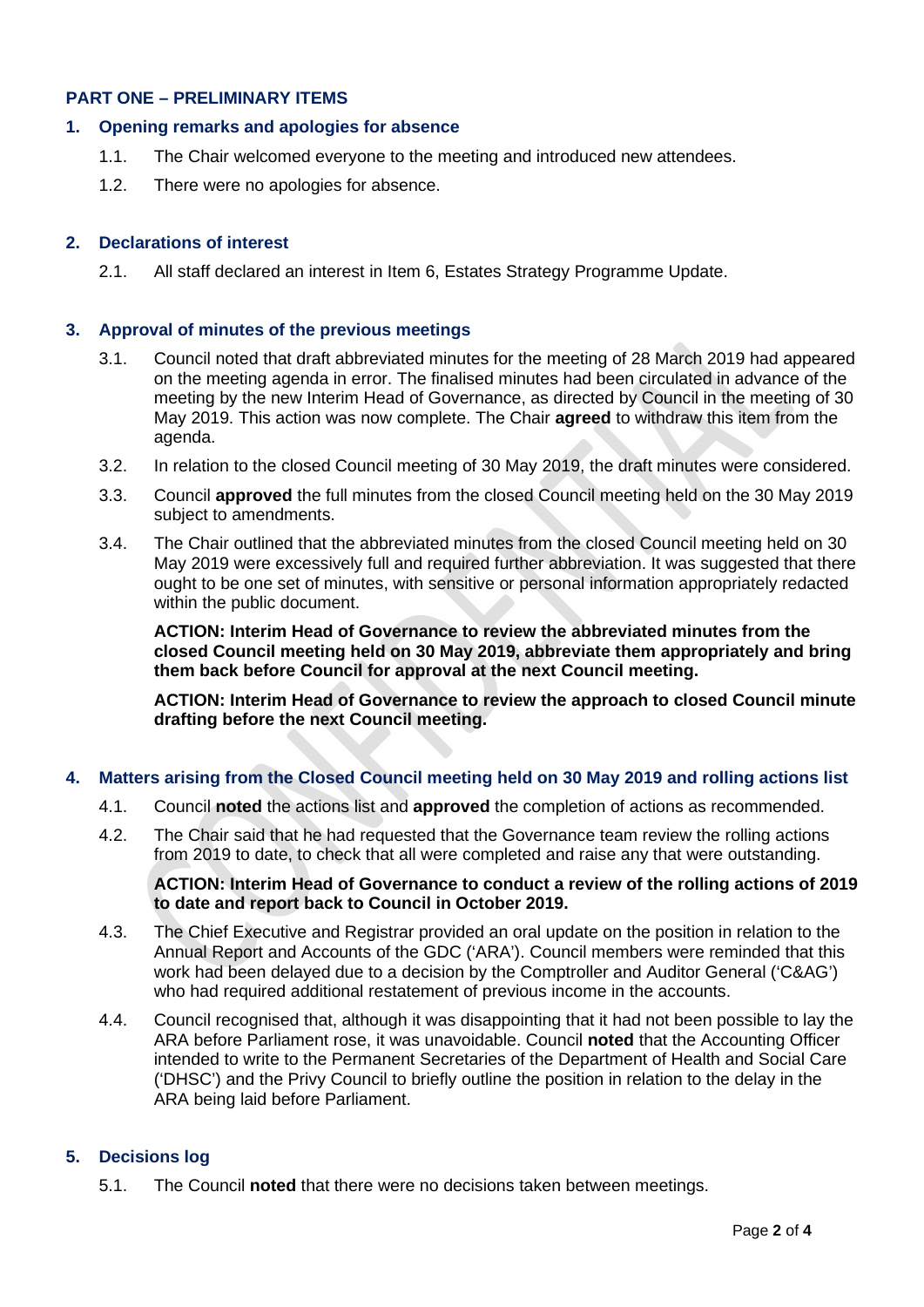## **PART TWO – ITEMS FOR DECISION AND DISCUSSION**

### **6. Estates Strategy Programme Update**

6.1. The Executive Director, Registration and Corporate Resources, Gurvinder Soomal updated the Council on the implementation of the Estates Strategy and presented a current organisational chart, showing the locations of all GDC teams as of 1 July 2019.

**ACTION: Executive Director, Registration and Corporate Resources to present an organisational chart, showing staff locations by Directorate, in the October 2019 Council meeting and quarterly thereafter.**

**ACTION: Estates Strategy Programme team to present to Council a look back review of the Estates Strategy after the close of the Estates project.** The Council **noted** the contents of the paper presented and the progress made.

## **7. Strategic Risk Update**

- 7.1. Sam Clements, Head of Risk Management and Internal Audit, presented an update on the Strategic Risk Register ('SRR') of May 2019, which had been approved by the SLT on 11 June 2019 and noted by the Audit & Risk Committee ('ARC') on 19 June 2019.
- 7.2. Council discussed whether or not it should approve the SRR given that work identified to amend the risk appetite had not yet taken place.
- 7.3. Council noted that there were a number of measures being delivered by the organisation to mitigate against strategic risks and work being done to deliver strategic objectives. However, given the issues identified as part of this and other discussions, the Council **declined to approve** the SRR and instead **noted** it. The Chair of ARC and the Chief Executive and Accounting Officer queried whether this was the appropriate course to take.

**ACTION: Head of Risk and Internal Audit and Executive Director, FtP Transition to lead on work to improve the capturing of risk appetite, narrative commentary and separation of risk mitigations from status reports on performance within the FtP lines to be presented to FPC, ARC and then Council at the December 2019 Council Meeting.**

## **8. Corporate Strategy 2020-22: Feedback, Review and Approval Process**

- 8.1. Rebecca Cooper, Head of GDC Policy and Research Programme, and Elaine Dunlop, Programme and Portfolio Manager, attended to present the report on the approval process for the Corporate Strategy 2020-2022.
- 8.2. Council were provided with a brief overview of the progress of the consultation in relation to the Corporate Strategy 2020-2022. There were a number of tasks and activities that were due to take place over the next few weeks in order to support the review and re-drafting of the Corporate Strategy in line with feedback from the consultation.

The Council **noted** the update on the progress of the consultation and **approved** the proposal to use a combination of correspondence by email (in late August 2019) and discussion at the proposed Special Council meeting in September.

8.3. Sheila Kumar made her apologies at this point and left the session.

#### **9.** *Promoting Professionalism, Reforming Regulation* **- DHSC Consultation**

- 9.1. Executive Director, Strategy, Matthew Hill introduced the paper.
- 9.2. It was noted that the recent Cabinet re-shuffle had not led to the departure of the Secretary of State for Health, Rt Hon Matt Hancock MP. This provided continuity to the plans that had been outlined. It was also noted that the response was broadly in line with the policy aims of the GDC, with some areas where further discussions would be useful, including in relation to unitary boards.